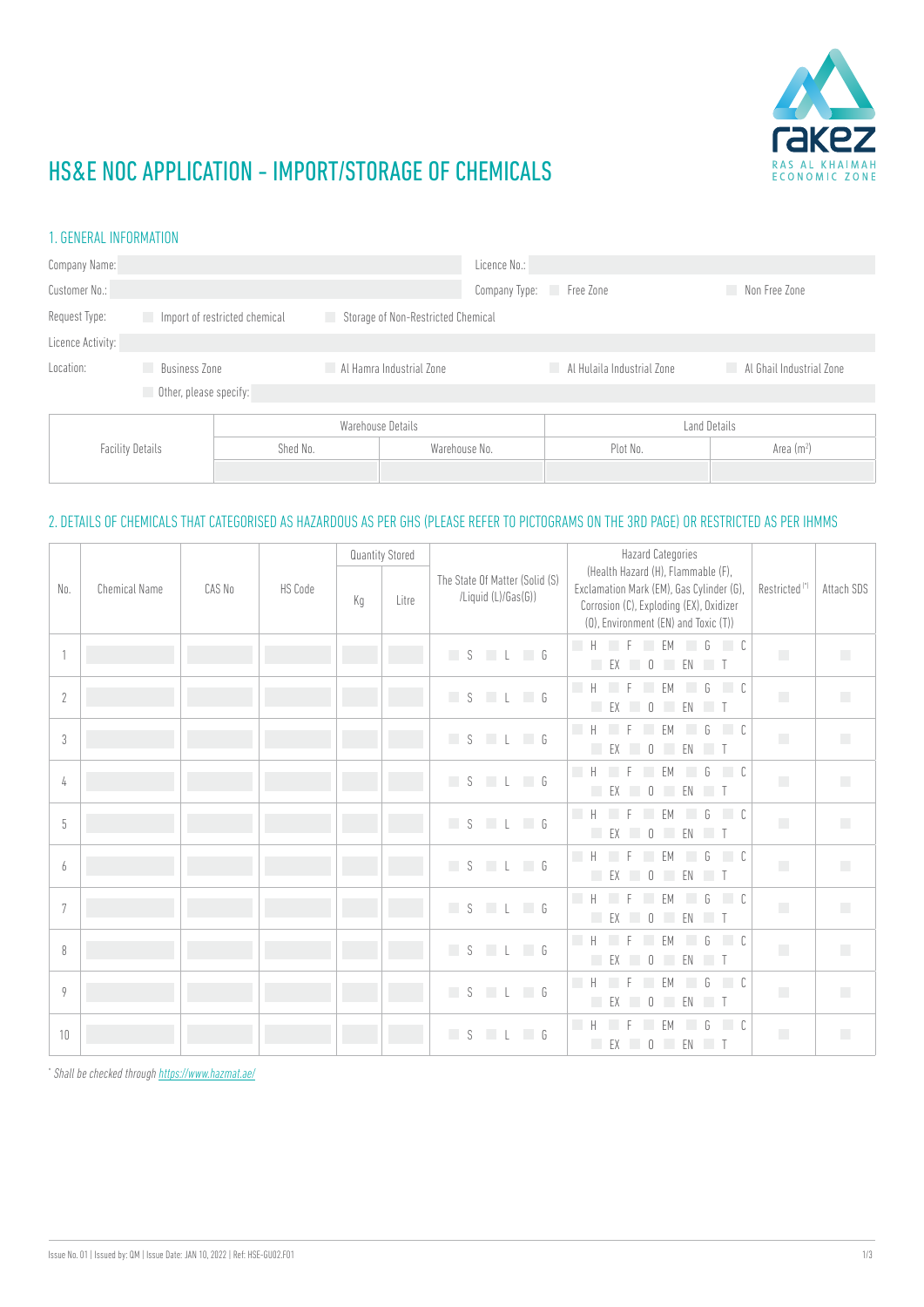

## HS&E NOC APPLICATION - IMPORT/STORAGE OF CHEMICALS

#### 3. NOTE

- **EXTENDED FILLED FILLED ENTER FOR STATE COPY OF THE STARK IS COPY OF THE SECOLAR EXTENDED FILLED** Scopy of this form duly filled with signature & stamped should be sent through e-mail to hse Corakez.com.
- Attach additional sheets if space on the chemical table above is insufficient.
- The client shall submit a list/details of approved chemicals entered on the premises on a monthly basis between 1st-5th of every month without fail to RAKEZ HS&E.
- Additional chemicals (or their quantity) to the existing approved chemical list shall necessitate HS&E Department approval prior to storage or traded within RAKEZ jurisdiction.
- $\blacksquare$  Spillage of chemicals & personnel injury due to the handling of chemicals shall be notified to the nearest RAKEZ Security checkpoint immediately by telephone and to [hse@rakez.com](mailto:hse%40rakez.com?subject=) within 24 hours of the incident, using Incident Notification Form (HSE-RR01.F01).
- Disposal of chemicals contaminated materials & damaged chemicals shall strictly follow RAK Public Service Department rules and regulations.
- Relevant materials safety data sheets shall be displayed, referred always for storage, handling & emergency assistance.

#### 4. I CONFIRM THAT I HAVE ENCLOSED THE FOLLOWING DOCUMENTS:

| Copy of valid Building Safety Certificate from RAK Civil Defence.<br>H  | Copy of EPDA NOC for Importing of chemical. (Applicable for restricted material) |  |  |  |  |
|-------------------------------------------------------------------------|----------------------------------------------------------------------------------|--|--|--|--|
| Copy of valid EPDA permit<br>m.                                         | Copy of Bill of lading (Applicable for restricted material)                      |  |  |  |  |
| Setting Out & Floor Plan<br>L.                                          | Risk assement / Environmental impact assessment                                  |  |  |  |  |
| Copy of certificate for chemical handlers / Certified DG handlers<br>m. |                                                                                  |  |  |  |  |
| Requestor Name:                                                         | Designation:                                                                     |  |  |  |  |
| Mobile No.:                                                             | Email ID:                                                                        |  |  |  |  |
| FOR OFFICIAL USE ONLY                                                   |                                                                                  |  |  |  |  |
| Received By:                                                            | Reference No.:                                                                   |  |  |  |  |
| Mobile No.:                                                             | Email ID:                                                                        |  |  |  |  |
| APPROVAL STATUS                                                         |                                                                                  |  |  |  |  |
| Approved<br>Status:<br>Approved with Comments<br>Resubmit<br>a a        | Comments:                                                                        |  |  |  |  |
| Reviewed By:                                                            | Sign & Date:                                                                     |  |  |  |  |